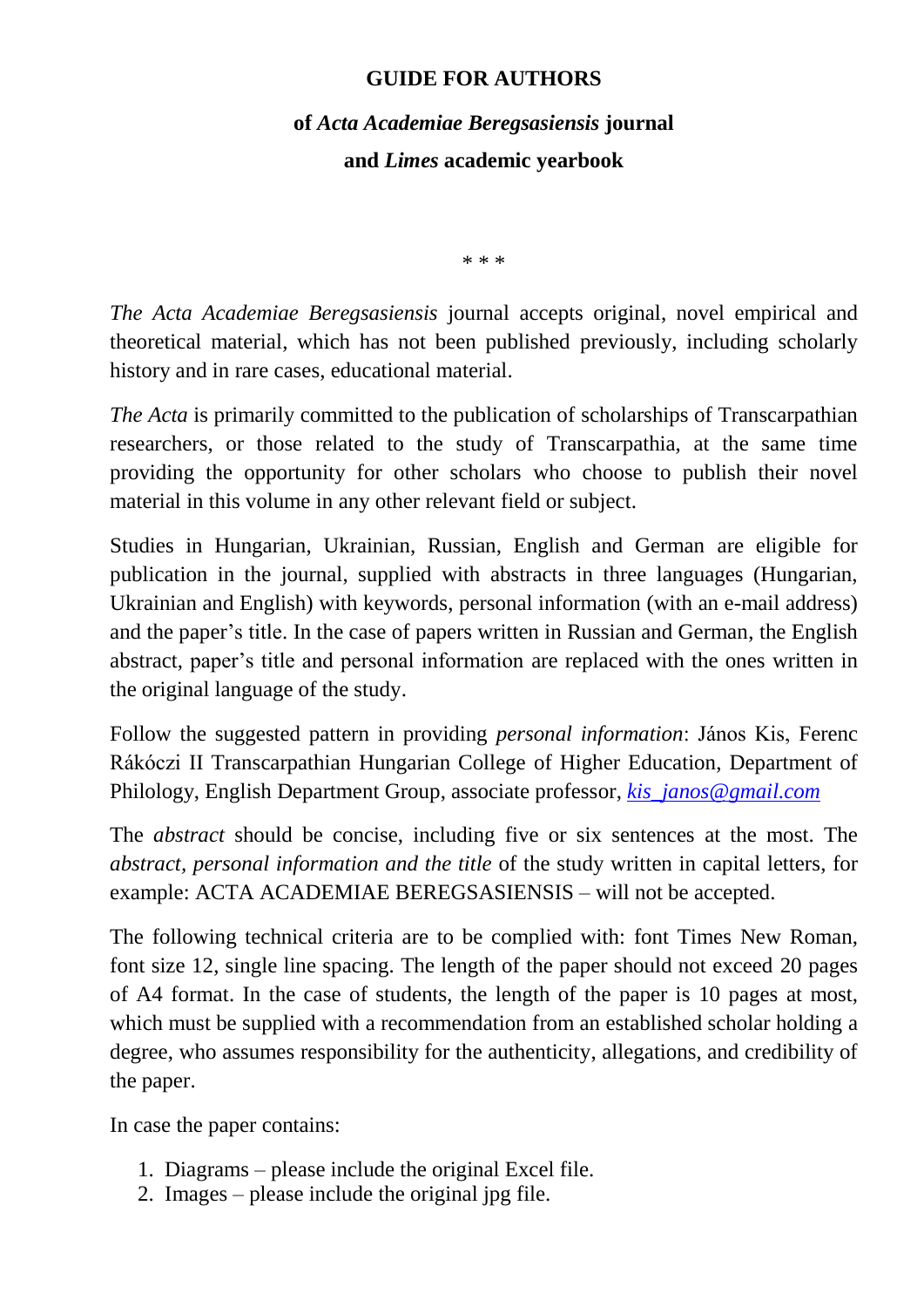One style should be constistently used for all charts in the paper. When choosing the colour of the charts, keep in mind that they will be published in black and white, so choose distinct colours and patterns.

## **Please compile the reference list based on the following examples:**

RÓHEIM GÉZA: *A csurunga népe*. Budapest, 1932, Leblang.

ORTUTAY GYULA (SZERK.): *Magyar népdalok.* 1–2. köt. 2. kiad. Budapest, 1975, Szépirodalmi Könyvkiadó.

## **Bibliographic desciption of studies published in volumes:**

HAJNAL ISTVÁN: A kis nemzetek történetírásának munkaközösségéről. In Ring Éva (szerk.): *Helyünk Európában. Nézetek és koncepciók a 20. századi Magyarországon.* 1. köt. Budapest, 1986, Magvető, 624–645. p.

## **Bibliographic description of studies published in periodicals:**

BÖRÖCZ JÓZSEF: Színlelt nagy átalakulás. *Politikatudományi Szemle*, 1955. 3. sz. 19–40. p.

KAPOOR, MICHAEL: The Dead Hand of State. *Business Central Europe*, 1996. no. 29. 9–11. p.

# **Studies failing to meet the above requirements are not eligible for publication.**

\* \* \*

*The Limes* academic yearbook of Ferenc Rákóczi II Transcarpathian Hungarian College of Higher Education publishes original empirical and theoretical material, which has not been published previously, including educational and scholarly history materials.

Its basic requirements include succinct, precise wording, as well as supporting allegations with empirical evidence.

The volume's main objective is the publication of scholarships related to the study of Transcarpathia, as well as providing the possibility of publishing materials of the faculty and students of Ferenc Rákóczi II Transcarpathian Hungarian College of Higher Education. The Editorial Board may also accept other types of studies provided they are considered relevant.

The *academic yearbook* publishes studies in Hungarian, Ukrainian, Russian, English and German, supplied with abstracts in two languages (Hungarian and Ukrainian) and keywords. In the case of papers written in Russian, English and German, the language of the study in question i.e. Russian, English and German, replaces the Ukrainian language abstract.